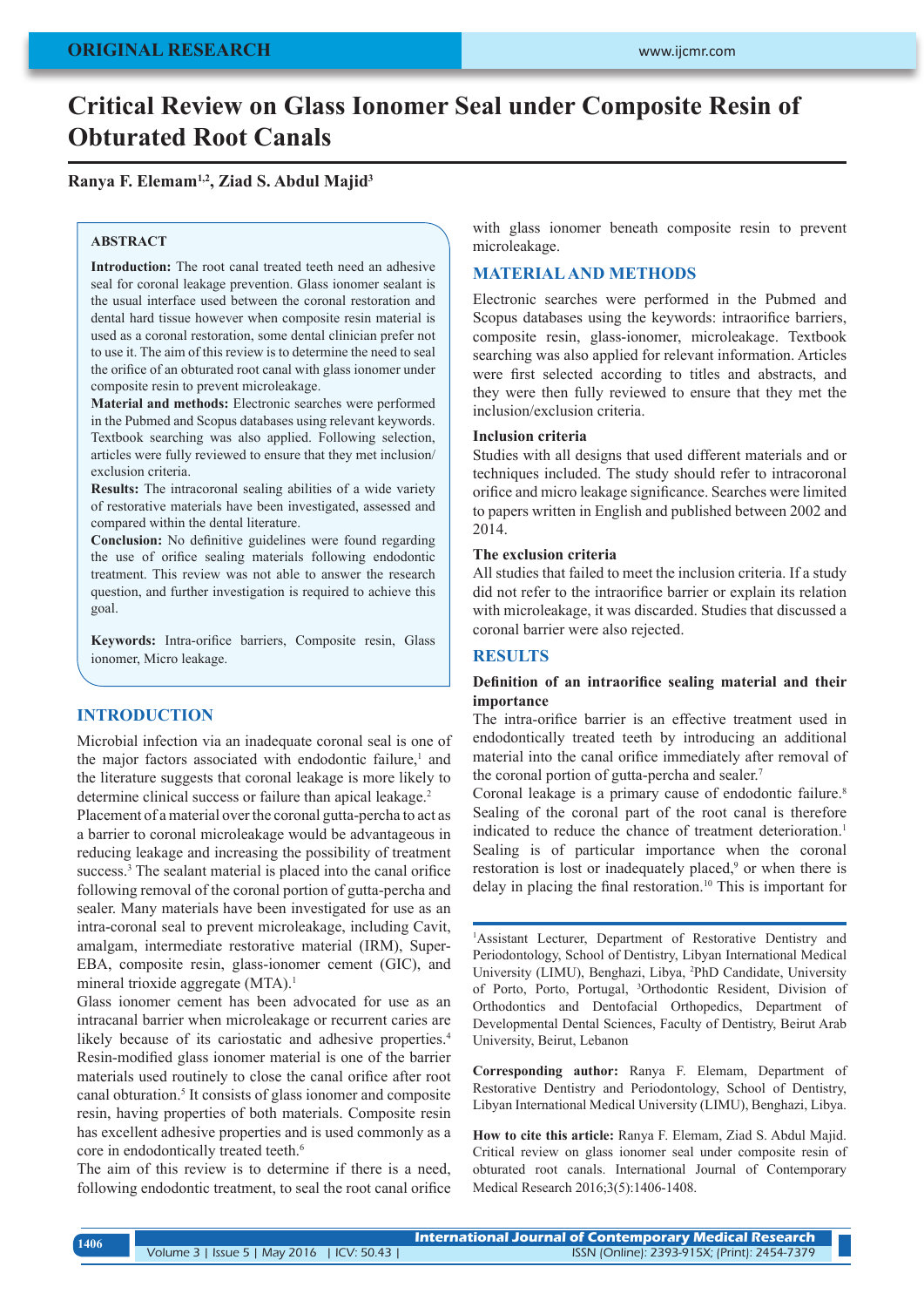both anterior and posterior teeth.<sup>11</sup>

Cavit®, amalgam, intermediate restorative material (IRM®), super-EBA, composite resin, glass ionomer cement and mineral trioxide aggregate (MTA) are commonly used materials.12,13 The use of colored materials is recommended so they can be easily identified in cases of retreatment or post restoration.11 Examples include the flowable composite resins PermaFlo® Pink or Purple (Ultradent), Flow-It® dark red (Pentron) or dark blue (DenMat).

The use of a resin-modified glass-ionomer material over the gutta-percha followed by provision of a well-sealed temporary or permanent filling is suggested.<sup>11</sup>

The sealing abilities of a variety of intraorifice restorative materials and their capacity to prevent coronal micro leakage have been investigated, assessed and compared.

MTA had the lowest rate of microleakage compared with  $composite$  resin or light-cured glass ionomer<sup>1</sup> following completion of root canal treatment without coronal restoration. Sealing with Cavit<sup>®</sup> gave better results than Vitremer<sup>®</sup> (glassionomer cement), and the flowable composite Flow-It<sup>® 14</sup> Composite resin used alone or combined with Coltosol® showed a significant reduction in microleakage, whereas glass ionomer combined with Coltosol® resulted in less microleakage than the glass ionomer used alone.<sup>15</sup>

In an evaluation of the necessity to use an intraorifice seal in teeth with post space, a glass ionomer barrier over the gutta-percha coulSd reduce the risk of recontamination of the apical gutta-percha compared to those without glass ionomer but sealed with Vitrabond®. 16 IRM® and Coltosol® were significantly better in preventing microleakage than chemically cured glass ionomer and dentinal adhesive.17 In a recent study the adhesive system CoroSeal® reduced coronal leakages more effectively than a flowable composite resin, fissure sealant or polycarboxylate cement<sup>18</sup> Figure 1.

## **DISCUSSION**

Conventional root filling materials such as gutta-percha and sealer do not provide adequate resistance to bacterial microleakage.21,22 Therefore, the coronal part of the root canal should be sealed to minimize the endodontic treatment failure rate.<sup>3</sup> Previous research support the use of intra-orifice sealants, but there is little agreement on a standardized protocol or material to be used as a coronal barrier.23,24 Different studies have shown highly conflicting results regarding the sealing ability of different materials.<sup>1</sup>

The following criteria have been proposed by Wolcott et al. for an intracoronal barrier: (a) Easily placed by the specialist, (b) Bonds to tooth structure (retentiveness),

- (c) Effectively seals against microleakage,
- (d) Easily distinguishable from natural tooth structure and

(e) Does not interfere with the final restoration of the access preparation.

GIC is used commonly as an intraorifice barrier, and according to Mavec et al., $25$  the literature supports the use of an intraorifice glass ionomer barrier to protect the root canal filling as a second line of defense for the temporary coronal seal.

In their study, Parekh et al.<sup>3</sup> found that microleakage was less beneath a seal of GIC plus composite resin as opposed to



Figure-1: Placement of Sealing Materials.<sup>19,20</sup>

composite resin alone, and concluded that "LCGIC + Tetric N-Flow was found to be superior over other experimental materials as intraorifice barriers." They suggested that the enhanced sealing ability of LCGIC may be attributed to:

- 1. Adhesion of LCGIC by development of an ion-exchange layer adjacent to dentin and
- 2. Shear bond strength of LCGIC which is higher than conventional GIC.

Divya et al.26 also concluded that a GIC and composite combination can be recommended as coronal sealants, as did Deepali et al.<sup>27</sup> who stated they had the "highest probability" for achieving a maximal coronal seal."

Other studies have recommended other sealing agents: Slutzky-Goldberg et al.<sup>6</sup> found GIC or MTA to be equivalent in their sealing abilities, and the results of Jiang et al.<sup>28</sup> suggest that flowable composites can serve as ideal intraorifice seals.

Mineral trioxide aggregate and flowable composite was found to be preferred over glass ionomer as a coronal barrier by Sagar et al.,<sup>5</sup> while El-Kady<sup>29</sup> concluded that the use of a silorane based composite without the traditional glass ionomer base was best to decrease leakage to the root canal system.

#### **CONCLUSION**

The literature does not state clearly whether to use intra orifice sealant materials beneath final and temporary restorations. Although the routine is to place them under final restorations, no study has supported a single protocol. Consequently this review didn't answer the research question, and a welldesigned investigation is required to achieve this goal.

#### **REFERENCES**

- 1. Yavari H, Samiei M, Eskandarinezhad M, Shahi S, Aghazadeh M, et al. An in vitro comparison of coronal microleakage of three orifice barriers filling materials. Iranian endodontic J. 2012;7:156-160.
- 2. Kurtzman GM. Improving Endodontic Success through Coronal Leakage Prevention. Inside Dentistry. 2005;1:2.
- 3. Parekh B, Irani R, Sathe S and Hegde V. Intraorifice sealing ability of different materials in endodontically treated teeth: An in vitro study. J Conserv Dent. 2014;17:234–237.
- 4. Malik G, Bogra P, Singh S, Samra R. Comparative evaluation of intracanal sealing ability of mineral trioxide aggregate and glass ionomer cement: An in vitro study. J Conserv Dent. 2013;16:540–545.
- 5. Sagar K, Sreenivasa Murthy B, Kumar M. Comparative Evaluation of Three Different Materials as Barriers to Coronal Microleakage in Root Filled Teeth: An in Vitro